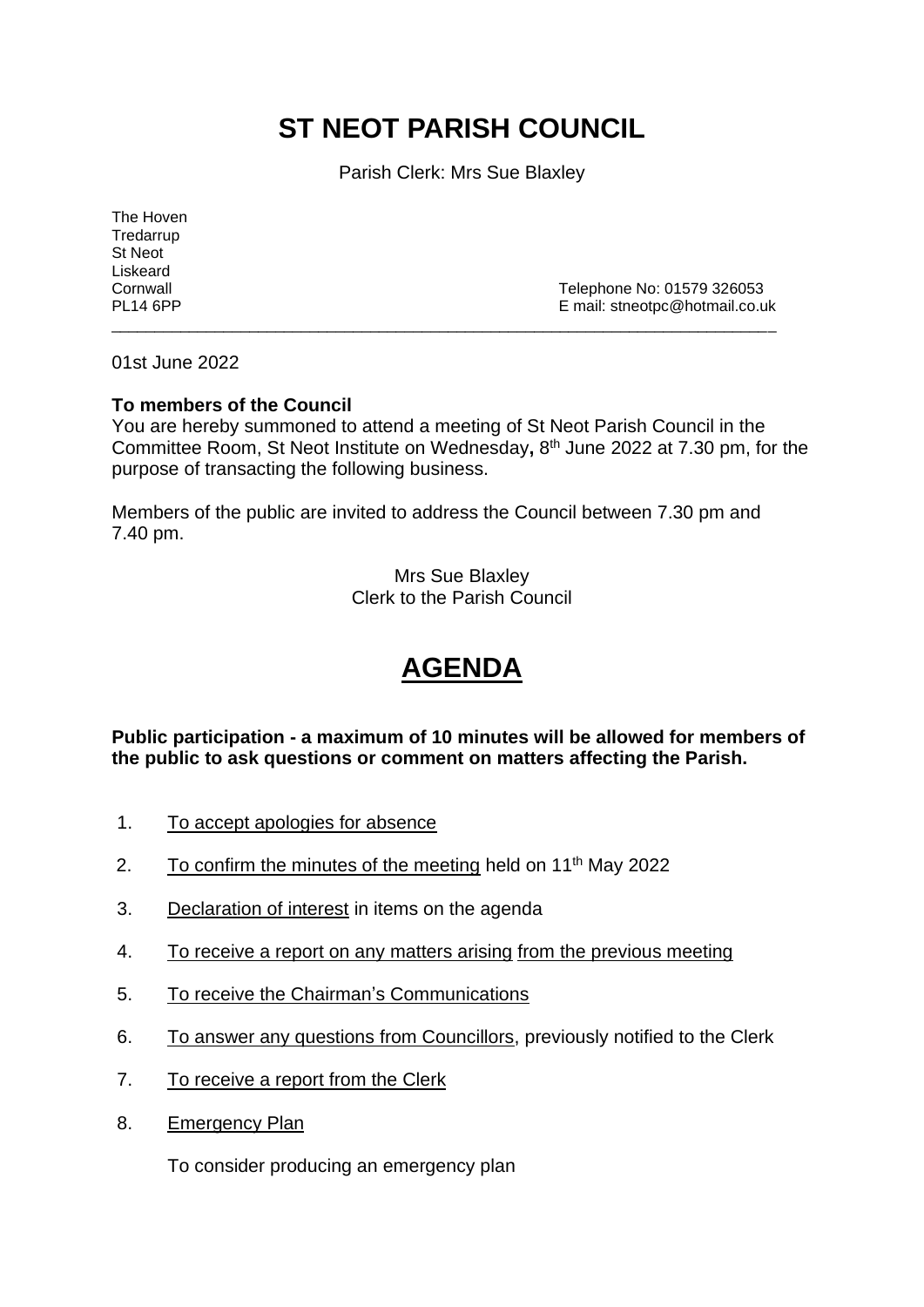## 9. Defibrillator

To consider purchasing an additional defibrillator

#### 10. Ukranian Family

To discuss providing assistance (non-financial) and support to the Ukranian family living in the parish

#### 11. Pavilion

To receive and consider quotations for the exterior cladding of the Pavilion

To receive and consider a report on any other matters arising relating to the Pavilion

#### 12. Doorstep Green and Playing Field

To receive and consider a report on any matters arising relating to Doorstep Green and the Playing Field

## 13. Cott Yard

To receive and consider a report on any matters arising relating to Cott Yard

#### 14. Toilets and Car Park

To receive and consider a report on any matters arising relating to the toilets and car park

#### 15. St Neot Orchard

To receive and consider a report on any matters arising relating to St Neot **Orchard** 

#### 16. Internal Audit Report

To receive and consider the internal audit report for 2021/22

#### 17. Annual Governance Statement and Accounting Statements

To approve the Annual Governance Statement and Accounting Statements for 2021/22

#### 18. Farmer's Market

To receive and consider a report from the councillor who attended the farmer's market on 4<sup>th</sup> June 2022 and to appoint a representative to attend the farmer's market on 2nd July 2022